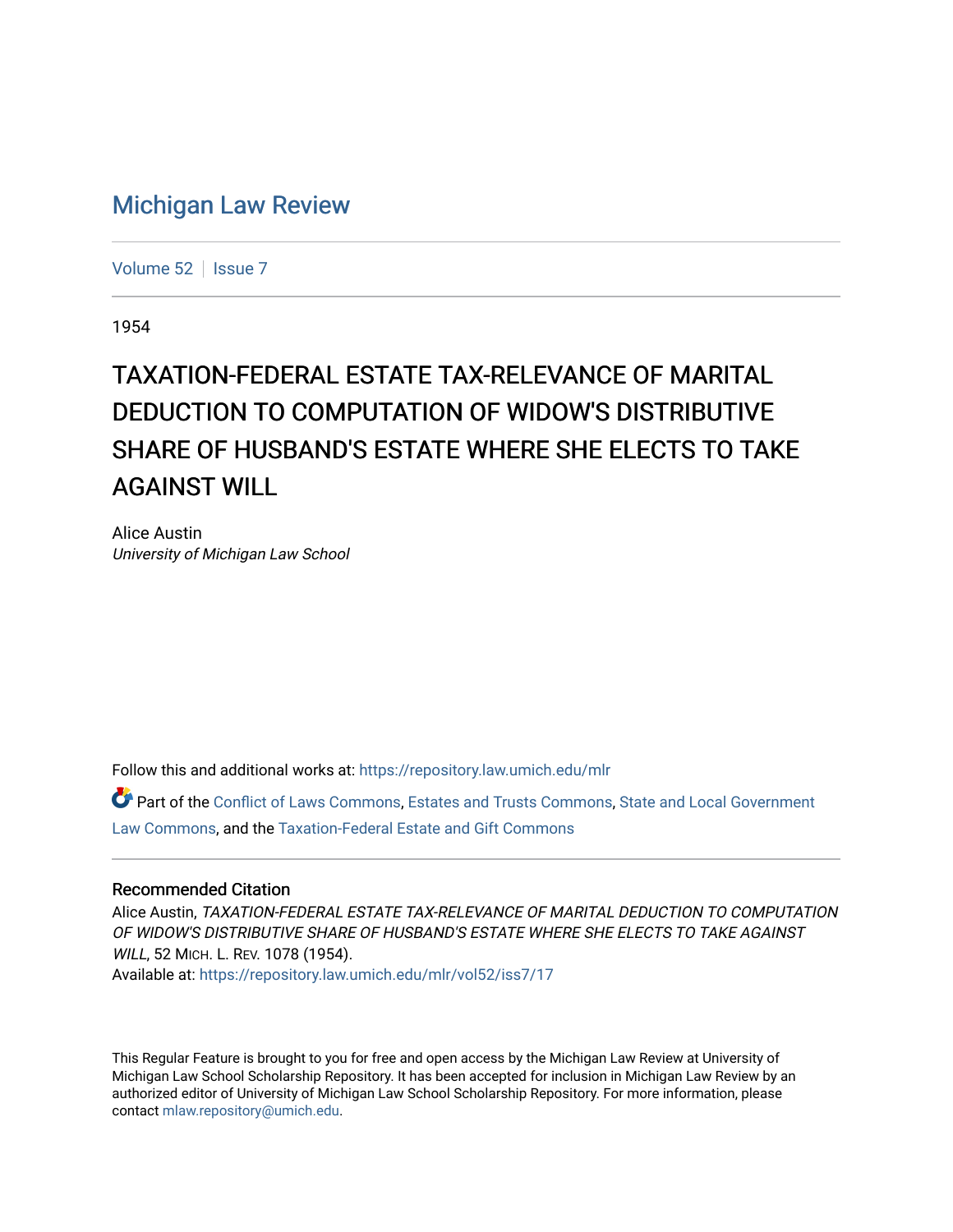TAXATION-FEDERAL ESTATE TAX-RELEVANCE OF MARITAL DEDUCTION TO COMPUTATION OF WIDOW'S DISTRIBUTIVE SHARE OF HUSBAND'S ESTATE WHERE SHE ELECTS TO TAKE AGAINST WILL-A widow electing to take against her husband's will claimed to be entitled to have her one-third share of decedent's net personal estate computed without deduction of federal estate taxes, on the theory that Congress in allowing the marital deduction intended that a widow's share qualifying for such deduction should be free of the impact of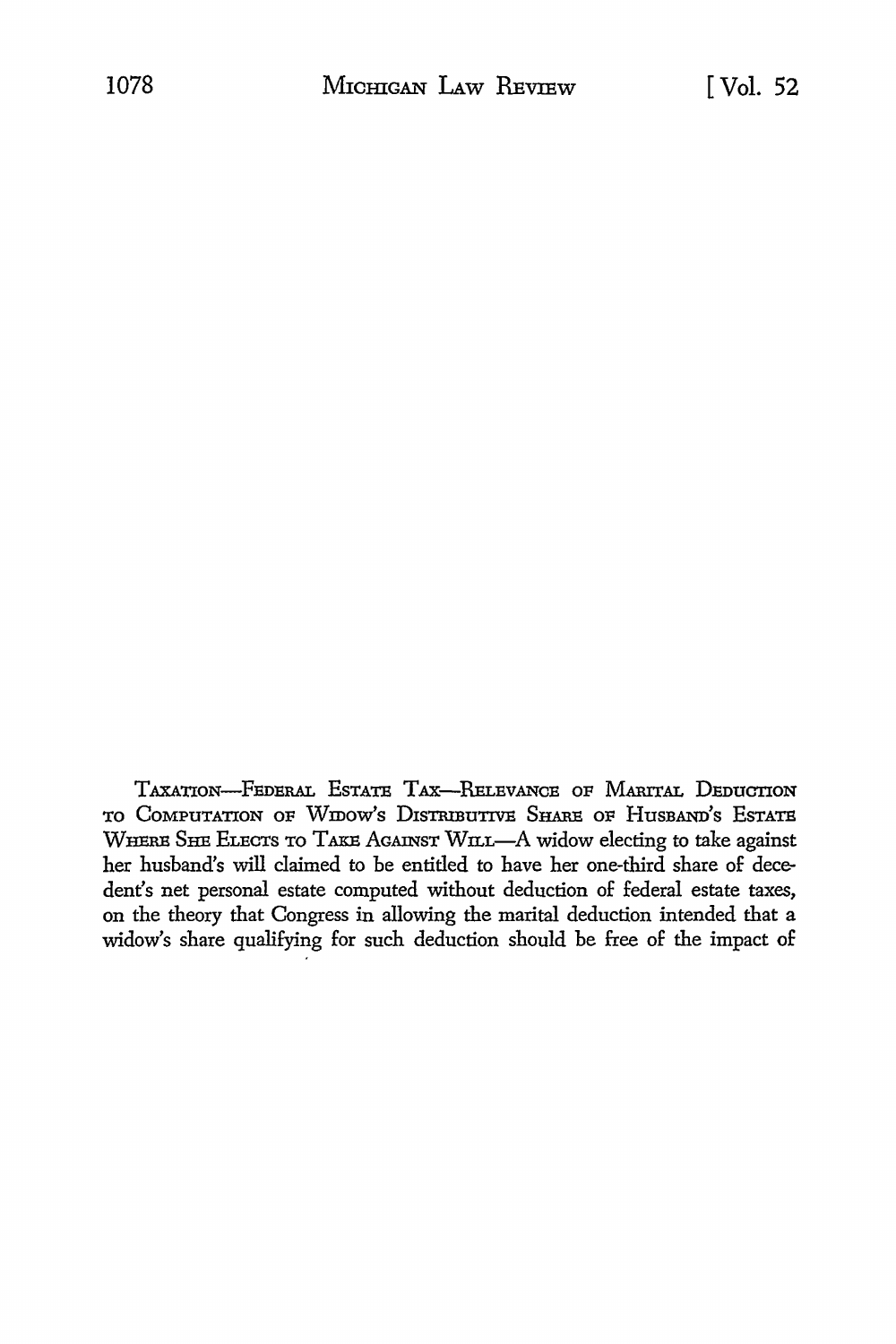the federal estate tax. The state had no statute providing for apportionment of federal estate taxes. *Held:* Congress did not intend, by allowing the marital deduction, to change the rule that state law is determinative of the impact of the federal estate tax. Since apportionment of federal estate taxes is a matter of policy for the state legislature, a widow electing to take against the will is not entitled to have her one-third share of decedent's net personal estate computed without deduction of federal estate taxes where the state has no apportionment statute. *In re Uihlein's Will,* 264 Wis. 362, 59 N.W. (2d) 641 (1953).

The marital deduction is an amount equal to the value of any interest in property which passes or has passed from the decedent to his surviving spouse, to the extent that such interest is included in determining the value of the gross estate.1 It is to be subtracted from the gross estate in computing the taxable estate for the purpose of determining the federal estate tax.2 Prior to the enactment in 1948 of the marital deduction provisions, it was settled that the ultimate impact of the federal estate tax was to be determined by state law, the presumed intention of Congress being that the federal estate tax should be paid out of the estate as a whole.<sup>3</sup> In five of the thirty-one states which have enacted no statute relating to equitable apportionment of federal estate taxes, the issue in the principal case has been resolved.<sup>4</sup> Two of these states hold that the widow's distributive share of her husband's estate -is computed prior to deduction of federal estate taxes.<sup>5</sup> The rationale is that the purpose of the marital deduction was to free from the burden of the federal estate tax all those whose shares of the estate do not create or add to the tax, and since the statutory marital allotment qualifies for the marital deduction, it is deductible from the gross estate in arriving at the taxable estate, and hence does not add to the tax. In three states it has been held that the widow's distributive share is computed after deduction of the federal estate  $tax^6$ . The theory of these cases, including the principal case, is that notwithstanding the allowance by Congress of the marital deduction, apportionment of federal estate taxes is a matter of policy for the state legislature. In the absence of an apportionment statute, the inheritance statute must determine whether the widow's distributive share is computed before or after deduction of the tax.7 It would appear that the

1 I.R.C., §812(e)(l)(A).

 $2$  I.R.C., §812(e)(2)(A).

a Riggs v. Del Drago, 317 U.S. 95, 63 S.Ct. 109 (1942), holding valid a New York statute providing for equitable apportionment of the federal estate tax among the beneficiaries of the estate.

<sup>4</sup>Decisions involving community property will not be discussed.

15 Lincoln Bank & Trust Co. v. Huber, (Ky. 1951) 240 S.W. (2d) 89; Miller v. Hammond, 156 Ohio St. 475, 104 N.E. (2d) 9 (1952).

<sup>6</sup>Northern Trust Co. v. Wilson, 344 Ill. App. 508, 101 N.E. (2d) 604 (1951); Wachovia Bank & Trust Co. v. Green, 236 N.C. 654, 73 S.E. (2d) 879 (1953); and the principal case.

7 Northern Trust Co. v. Wilson, note 6 supra (widow's share determined after payment of "all just claims," and federal estate tax considered a just claim); Wachovia Bank & Trust Co. v. Green, note 6 supra (widow's share distributable out of the "surplus" of the estate, and surplus is not determinable until after payment of federal estate taxes); principal case (widow's share is one-third of *"net* personal estate," and net personal estate is what remains after payment of *all* charges against the estate).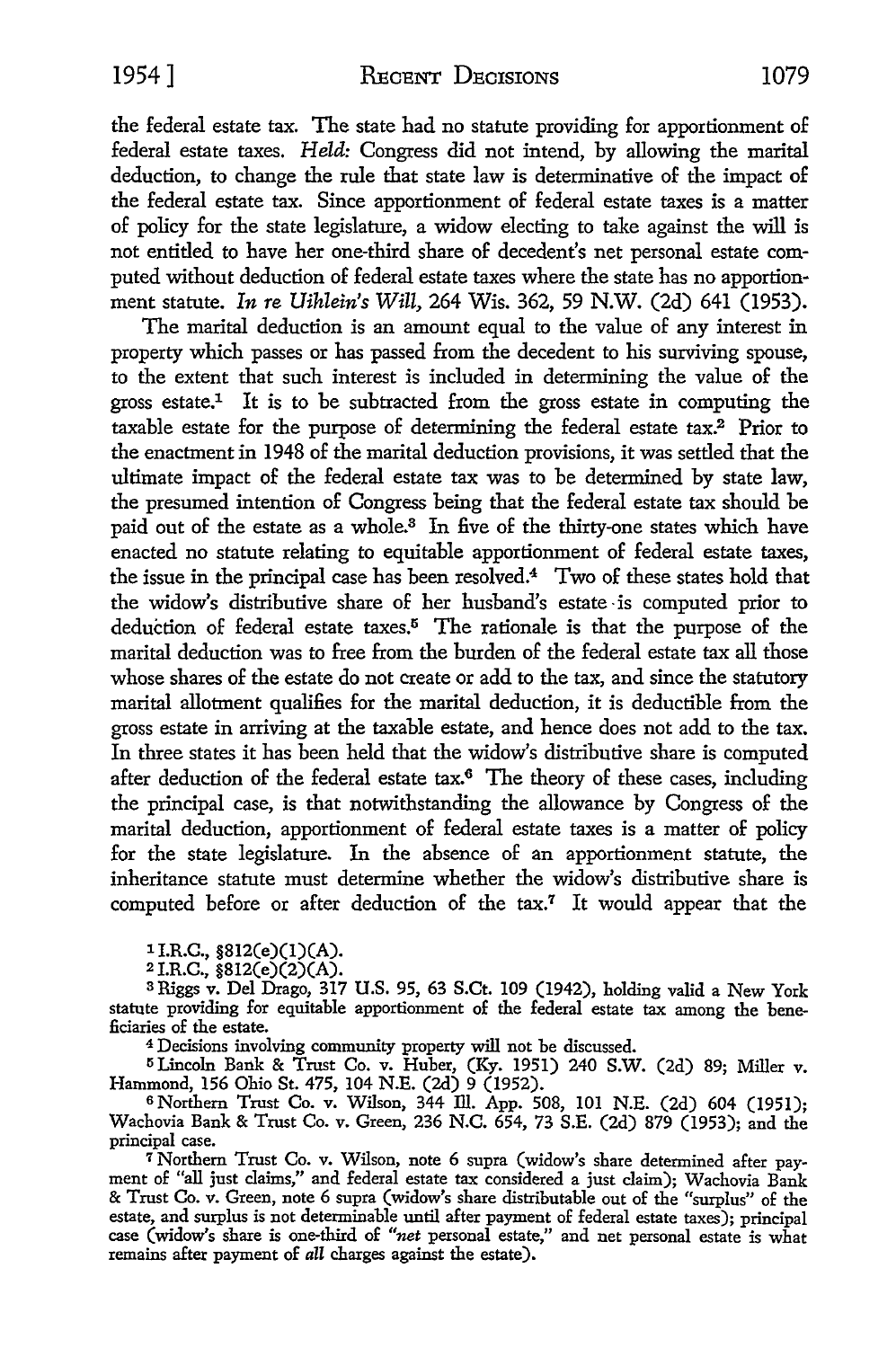decision in the principal case is correct, and that allowance by Congress of the marital deduction is irrelevant, except as a matter of policy, to the question of whether a widow's distributive share qualifying for the marital deduction shall escape the impact of the federal estate tax. The marital deduction is a deduction from the entire value of the gross estate,<sup>8</sup> and no specific provision is made under federal law for exemption from the federal estate tax of a widow's share qualifying for the marital deduction. Furthermore, since it is specifically provided that in evaluating the interest passing to the surviving spouse for the purpose of computing the marital deduction, the effect which *any* estate tax has on the net value of such interest to the surviving spouse must be taken into account,<sup>9</sup> it would seem that the allowance by Congress of the marital deduction did not change the rule that the impact of the federal estate tax is to be determined **by**  state law, with Congress intending that the federal estate tax should be paid out of the estate as a whole.10 Indicative of this is the fact that of the sixteen state statutes providing for apportionment of federal estate taxes, eleven specifically provide, in effect, that in apportioning the amount of the federal estate tax among the beneficiaries of the estate, the surviving spouse is to have the benefit of the marital deduction.<sup>11</sup> The statutes of two other states could be so interpreted.<sup>12</sup> In three of these states it has been held that where a widow elects to take against her husband's will, her distributive share is computed before deduction of federal estate taxes from the estate and no apportionment of the federal estate tax is made against her share.13 But in only one of these states did the court find that the intent of Congress in allowing the marital deduction was to allow the surviving spouse to take a certain portion of the decedent's estate entirely free of federal estate taxes.<sup>14</sup> The decisions in the other two states were based entirely upon the intentions of the state legislatures.15 In two of the three remaining states which have enacted apportionment statutes, it has been held that the widow's distributive share of the estate is computed after deduction of the federal estate tax.16 One state, moreover, has

 $$I.R.C., $812(e)(2)(A).$ 

<sup>9</sup>I.R.C., §812(e)(l)(E).

10 Riggs v. Del Drago, note 3 supra.

11 Cal. Probate Code (Deering, 1953) §§970-972; Conn. Gen. Stat. (1949 Rev.) §2076, as amended, Conn. Gen. Stat. (1951 Supp.) §449(b), and Conn. Gen. Stat. (1953 Supp.) §938c; Del. Code Ann. (1953) tit. 12, §2901; Fla. Stat. (1951) §734.041; Neb. Rev. Stat. (1943 reissue) §§30-101, 77-2108, as amended by Neb. Laws (1953) c. 95; N.H. Laws (1947) c. 102; N.J. Stat. (1951 rev.) §3A:25-33; 13 N.Y. Consol. Laws Ann. (McKinney, 1949) §124, as amended by N.Y. Laws (1950) c. 822; Pa. Stat. Ann. (Purdon, 1953 Supp.) tit. 20, §884; Tenn. Code Ann. (Williams, 1952 Supp.) §8350.7; Va. Code (1950) §64-151, as amended by Va. Acts (1952) c. 294.

- 12 Mass. Laws Ann. (1953) c. 65A, §5; Ore. Laws (1949) c. 475, as amended by Ore. Laws (1951) c, 386.

13 Kuchel v. Cushing, (Cal. 1952) 248 P. (2d) 482; In re Buckhantz' Estate, (Cal. 1953) 260 P. (2d) 794; In re Fuchs' Estate, (Fla. 1952) 60 S. (2d) 536; In re Peters' Will, 88 N.Y.S. (2d) 142 (1949), affd. 275 App. Div. 950, 89 N.Y.S. (2d) 651 (1949). 14 Jn re Peters' Will, note 13 supra.

15 Kuchel v. Cushing, note 13 supra; In re Buckhantz' Estate, note 13 supra; In re Fuchs' Estate, note 13 supra.

<sup>16</sup>Terral v. Terral, 212 Ark. 221, 205 S.W. (2d) 198 (1947); Weinberg v. Safe Deposit & Trust Co. of Baltimore, (Md. 1951) 85 A. (2d) 50.